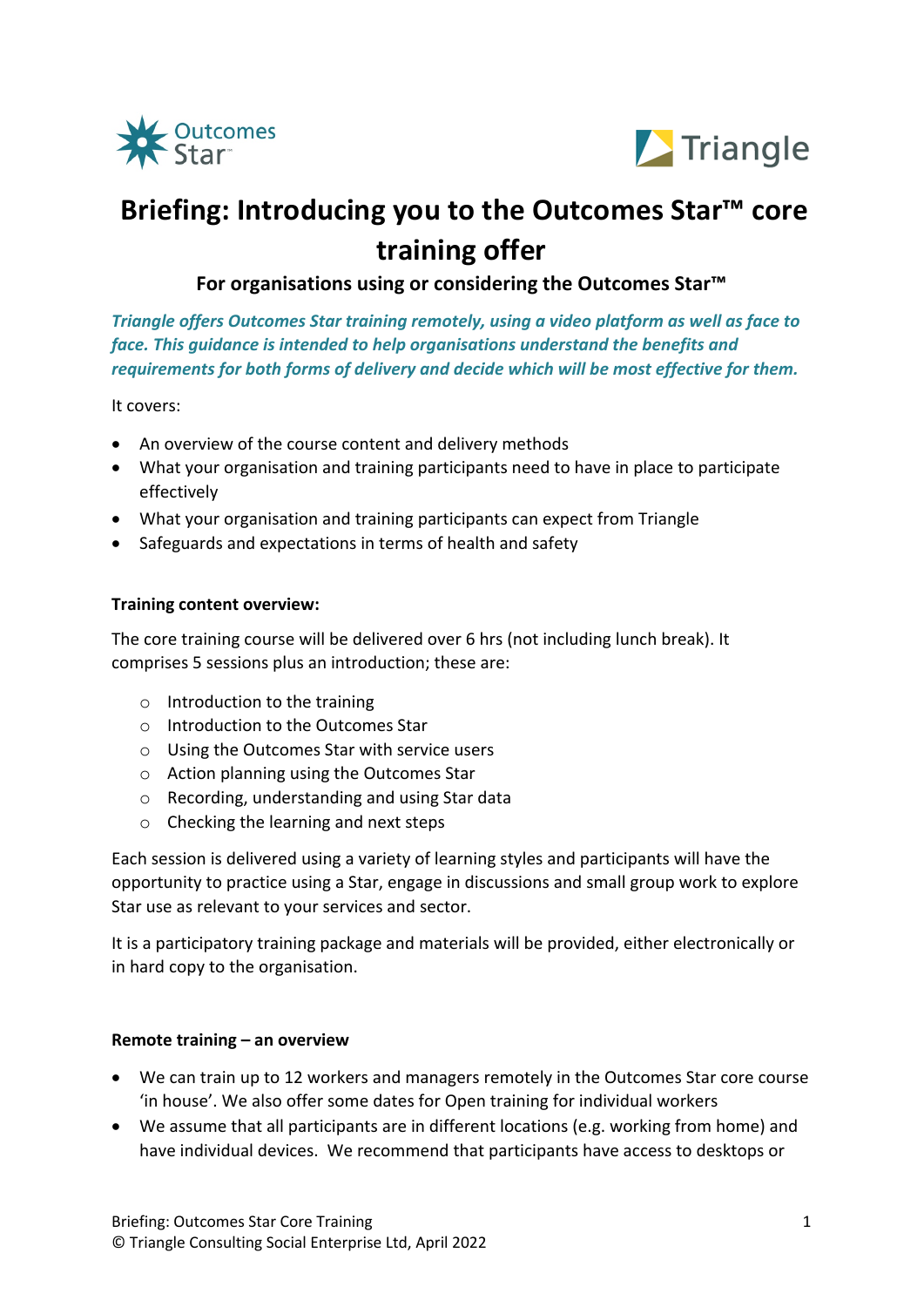laptops for the best learning experience. Mobile phones are not suitable devices from which to access this training.

- All participants need:
	- o A webcam (built in or plugged in). We have found that participants get the most out of the training if they have a camera as it helps them to engage interactively with the training (it is possible without a webcam but **speak to us in advance** if any participants don't have one)
	- $\circ$  A device that enables them to hear and be heard without interference and, where necessary, that eliminates background noise. (e.g. if working in an office space)
	- o To be reasonably confident using IT and to download Zoom or your organisation's preferred video platform before the start of the day. Guidance is provided at the beginning of the day
	- o An adequate internet connection. This is important to check in advance, especially if people are home-working and if there is heavy internet traffic. The minimum broadband speed for robust Zoom sessions for example is 3.0Mbps (up/ down load) (https://support.zoom.us/hc/en-us/articles/201362023-System-Requirements-for-PC-Mac-and-Linux). A broadband speed checker can be found here: https://www.broadbandspeedchecker.co.uk/

(Please note: We cannot deliver to participants who are sharing standard devices. (i.e. personal desktops, laptops or tablets)

- We can deliver the training remotely to a whole team working in one room as long as the following apply:
	- o There is a suitable 'big screen' and sound system in place. The sound system will need to be sufficient to allow the trainer to hear individual participants as well as for participants to be able to hear the trainer
	- o We will require a manager, senior practitioner or other nominated person to be present and to support facilitation of the training
	- o As part of the pre-training call the trainer will trial the equipment in situ, to make sure that the quality of the training will not be impacted on the day
- At Triangle we use the platform 'ZOOM' platform as we find this provides the best learning experience. Where necessary we can also use TEAMS if ZOOM is not accessible to your organisation.
- We provide all materials, evaluation and follow-up. Star materials in printed format (hard copies) will be delivered by courier or post to one address. Your organisation will be responsible for making sure that each participant receives copies in advance of the training. We will also provide electronic copies to each participant.
- Remote training is delivered in two half days, although we are able to deliver over one full day if necessary.
- It is vital that participants attend all of the course in order to be licensed to use the Star with your service users. If workers miss the training or part of the training they will need to re-book on one of our open courses for which there will be an additional charge.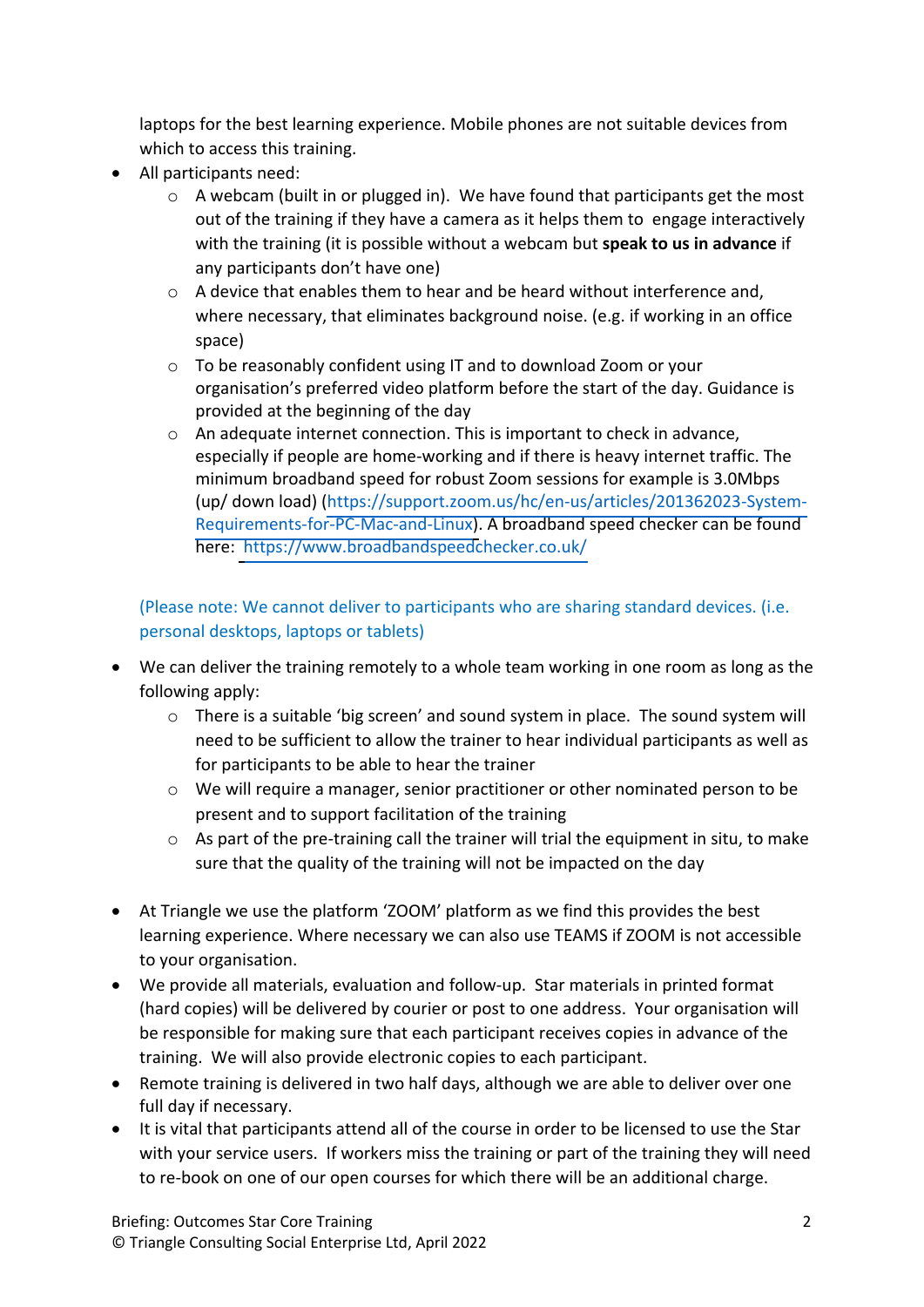• Please note that we are not able to record training.

## **Face-to-face training – an overview**

- We can train groups of 5 16 workers and managers in the Outcomes Star core course 'in house'
- We can deliver to most locations across the UK
- The training is delivered over one full day (7 hours including breaks) and usually runs 09:30- 16:30
- We will expect the host venue/ organisation to meet the minimum requirements of our COVID Safe training guidelines (please see Page 5)
- We will follow our COVID Safe training guidelines (please see Page 5)
- If trainers are unable to travel due to COVID-19 (such as if they are self-isolating or ill) we will do our best to provide another trainer. If this is not possible we will reschedule the training or provide the training through a remote platform
- The trainer will need access to:
	- o A flipchart board and paper
	- o An adequate internet connection
	- o A suitable 'big screen' or projector with a sound system
- We provide all materials, evaluation and follow-up. These will be delivered by courier or post in advance of the training
- It is vital that participants attend all of the course in order to be licensed to use the Star with your service users. If workers miss the training or part of the training they will need to re-book on one of our open courses for which there will be an additional charge
- Trainer travel and subsistence expenses will be charged in addition to the course costs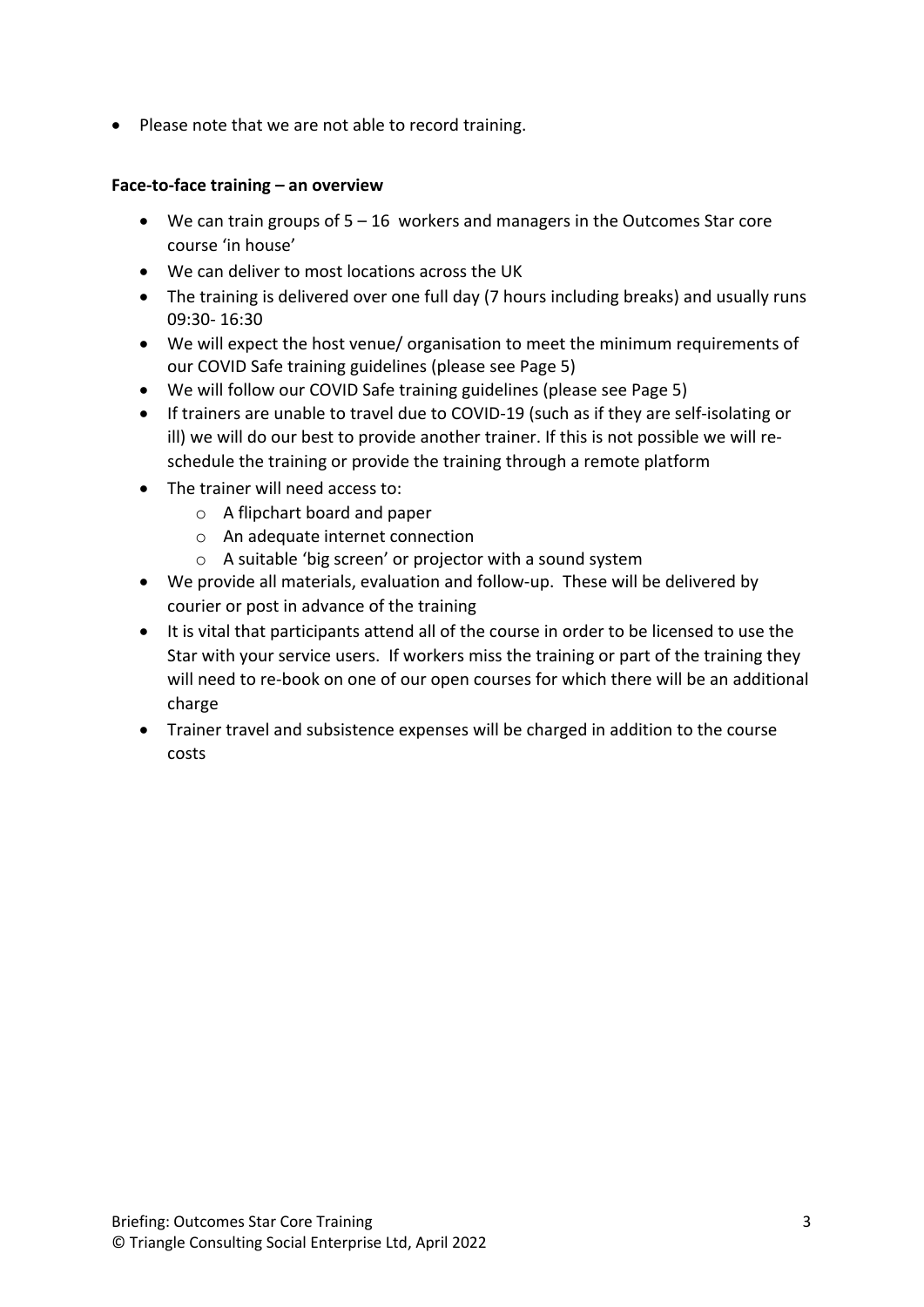#### **In summary**